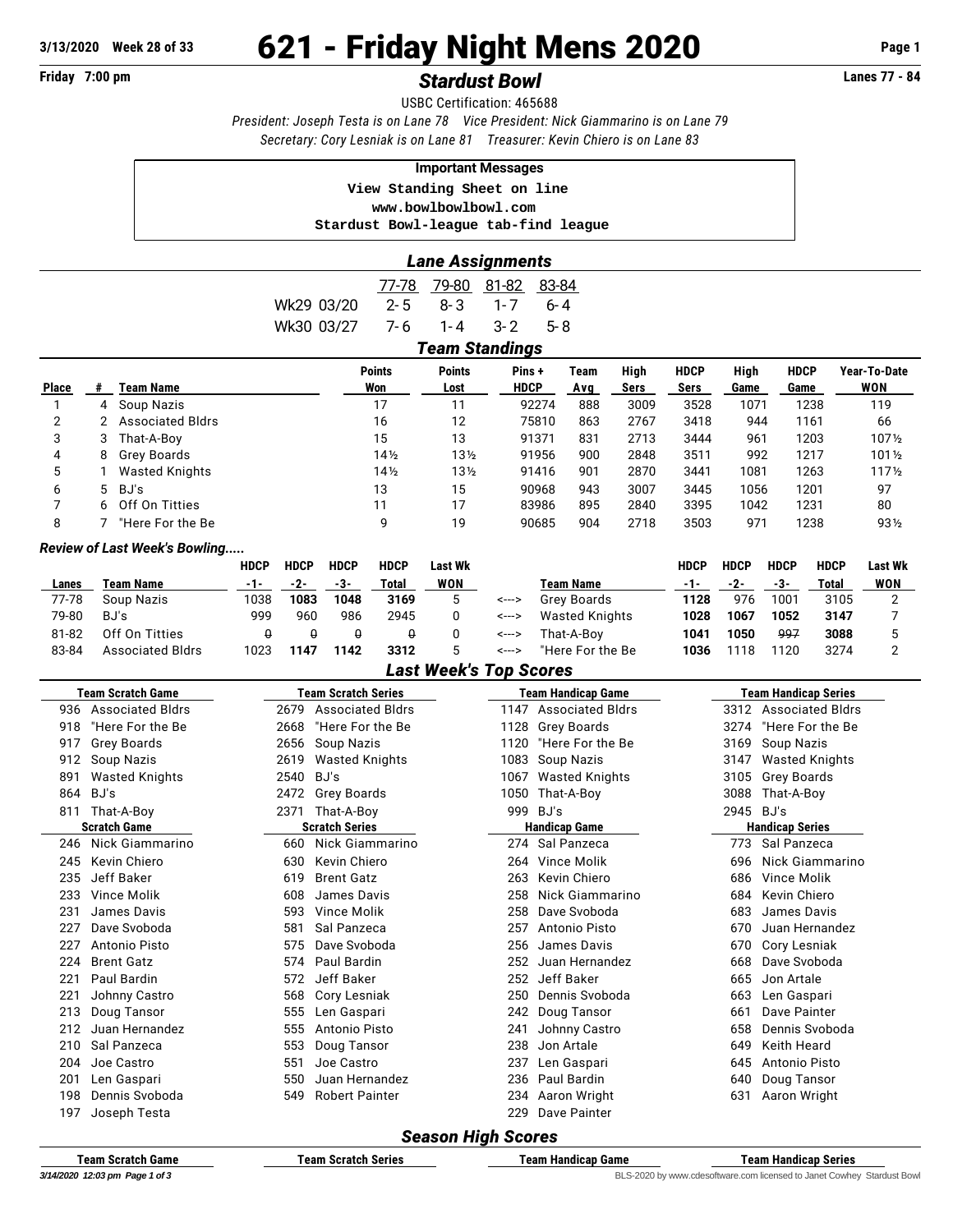# **3/13/2020 Week 28 of 33 621 - Friday Night Mens 2020 Page 2**

|  | 621 - Friday Night Mens 2020 |
|--|------------------------------|
|--|------------------------------|

|--|--|

| 3 <u>/13/2020</u> | <u>WEEK 20 01 33</u>     |           |                            | <u>021 - Friday Night Mens 2020</u> |                           |      |                             |  |
|-------------------|--------------------------|-----------|----------------------------|-------------------------------------|---------------------------|------|-----------------------------|--|
|                   | <b>Team Scratch Game</b> |           | <b>Team Scratch Series</b> |                                     | <b>Team Handicap Game</b> |      | <b>Team Handicap Series</b> |  |
| 1081              | <b>Wasted Knights</b>    |           | 3009 Soup Nazis            |                                     | 1263 Wasted Knights       |      | 3528 Soup Nazis             |  |
| 1071              | Soup Nazis               | 3007 BJ's |                            |                                     | 1238 Soup Nazis           | 3511 | Grey Boards                 |  |
| 1056              | BJ's                     | 2870      | <b>Wasted Knights</b>      | 1238                                | "Here For the Be          | 3503 | "Here For the Be            |  |
| 1042              | Off On Titties           | 2848      | <b>Grey Boards</b>         | 1231                                | Off On Titties            | 3445 | BJ's                        |  |
| 992               | Grey Boards              | 2840      | Off On Titties             | 1217                                | Grey Boards               |      | 3444 That-A-Boy             |  |
| 971               | "Here For the Be         | 2767      | <b>Associated Bldrs</b>    |                                     | 1203 That-A-Boy           | 3441 | <b>Wasted Knights</b>       |  |
| 961               | That-A-Boy               | 2718      | "Here For the Be           | 1201                                | BJ's                      | 3418 | <b>Associated Bldrs</b>     |  |
|                   | 944 Associated Bldrs     | 2713      | That-A-Boy                 |                                     | 1161 Associated Bldrs     | 3395 | Off On Titties              |  |
|                   | <b>Scratch Game</b>      |           | <b>Scratch Series</b>      |                                     | <b>Handicap Game</b>      |      | <b>Handicap Series</b>      |  |
|                   | 290 Nick Giammarino      | 753       | <b>Robert Painter</b>      |                                     | 313 Antonio Pisto         |      | 831 Austin Winquist         |  |
| 279               | <b>Brent Gatz</b>        | 744       | <b>Brent Gatz</b>          |                                     | 312 Dave Svoboda          | 800  | Antonio Pisto               |  |
| 279               | <b>Robert Painter</b>    | 739       | Nick Giammarino            | 311                                 | Nick Bania                | 791  | Johnny Castro               |  |
| 279               | Paul Bardin              | 716       | Johnny Castro              | 305                                 | Nick Giammarino           | 790  | Joey Pisto                  |  |
| 279               | Antonio Pisto            | 715       | Kevin Chiero               | 305                                 | Austin Winguist           | 788  | Joe Castro                  |  |
| 278               | Kevin Chiero             | 713       | Joe Castro                 | 303                                 | Joe Castro                | 785  | Keith Heard                 |  |
| 276               | Joe Castro               | 699       | Joseph Testa               | 302                                 | Nick Bettilyon            | 782  | Dave Svoboda                |  |
| 275               | Dave Svoboda             | 698       | Antonio Pisto              | 297                                 | Paul Bardin               | 780  | Joseph Testa                |  |
| 269               | James Davis              | 694       | Jeff Baker                 | 297                                 | David Engebretsen         | 780  | <b>Robert Painter</b>       |  |
| 268               | Jeff Baker               | 687       | Paul Bardin                | 297                                 | Danny Tomazin             | 779  | Cory Lesniak                |  |
| 264               | Johnny Castro            | 671       | Cory Lesniak               | 296                                 | James Davis               | 779  | Jeff Baker                  |  |
| 259               | Danny Tomazin            | 671       | Danny Tomazin              | 296                                 | Sammy Dugo                | 778  | James Davis                 |  |
| 255               | Nick Bettilyon           | 670       | James Davis                |                                     | 295 Kevin Chiero          | 778  | Nick Giammarino             |  |
| 254               | <b>Todd Kroes</b>        | 670       | Jimmy Kruml                | 293                                 | Len Gaspari               | 775  | Danny Tomazin               |  |
| 248               | Len Gaspari              | 654       | <b>Todd Kroes</b>          | 291                                 | Ken Erickson              | 773  | Sal Panzeca                 |  |
| 247               | David Engebretsen        | 649       | Vince Molik                | 291                                 | Joey Pisto                | 768  | <b>Todd Kroes</b>           |  |
| 246               | Joseph Testa             | 633       | Joe O'reilly               | 289                                 | Johnny Castro             | 765  | Paul Bardin                 |  |
| 246               | Vince Molik              |           |                            | 289                                 | <b>Todd Kroes</b>         | 765  | Sammy Dugo                  |  |
| 245               | Sammy Dugo               |           |                            | 288                                 | Dennis Svoboda            |      | 763 Vince Molik             |  |
|                   |                          |           |                            | 288                                 | <b>Robert Painter</b>     |      |                             |  |
|                   |                          |           |                            | 288                                 | Keith Heard               |      |                             |  |
|                   |                          |           |                            | 288                                 | Joe O'reilly              |      |                             |  |
|                   |                          |           |                            | 288                                 | Jeff Baker                |      |                             |  |
|                   |                          |           |                            | 284                                 | <b>Brent Gatz</b>         |      |                             |  |
|                   |                          |           |                            | 284                                 | Vince Molik               |      |                             |  |
|                   |                          |           |                            |                                     | 280 Dave Painter          |      |                             |  |
|                   |                          |           |                            |                                     | 280 Cory Lesniak          |      |                             |  |
|                   |                          |           |                            | 280                                 | Dane Williamson           |      |                             |  |
|                   |                          |           |                            | ledividual Ujak Ava                 |                           |      |                             |  |

#### *Individual High Averages*

201.13 Kevin Chiero

216.17 Brent Gatz 211.78 Robert Painter 206.58 Nick Giammarino